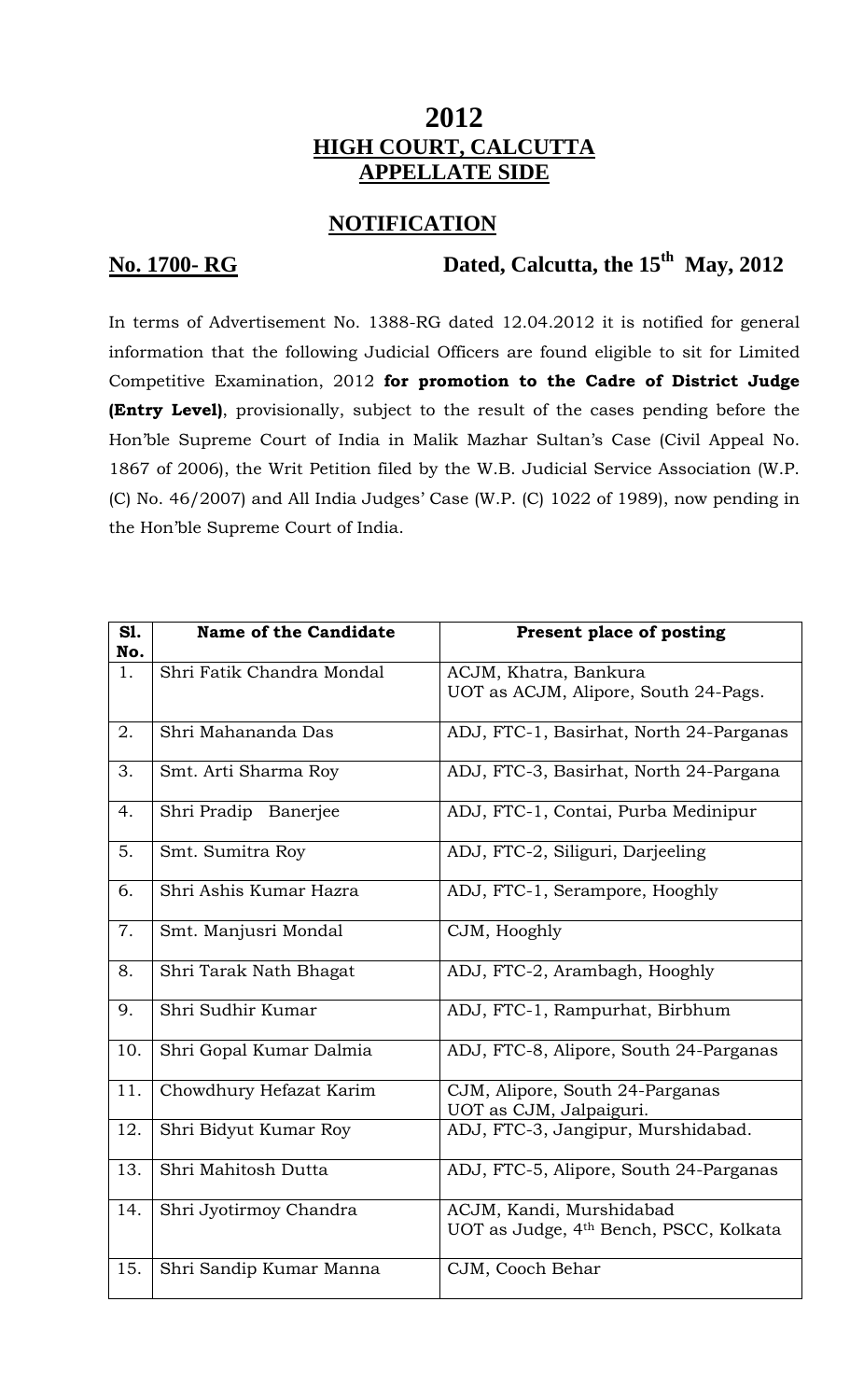| 16. | Shri Subhasis Ghosh           | ADJ, FTC-3, Burdwan                                                                         |
|-----|-------------------------------|---------------------------------------------------------------------------------------------|
| 17. | Smt. Dipali Shrivastwa        | CJM, Dakshin Dinajpur                                                                       |
| 18. | Smt. Sujata Kharga            | CJM, Suri, Birbhum<br>UOT as Judge, 3rd Bench, PSCC, Kolkata                                |
| 19. | Shri Manas Basu               | ADJ, FTC-3, Rampurhat, Birbhum                                                              |
| 20. | Shri Bibhuti Narayan Singh    | ADJ, FTC-3, Berhampore, Murshidabad                                                         |
| 21. | Shri Hidayatullah Bhutia      | Judge, 2 <sup>nd</sup> Labour Court, Kolkata<br>UOT as ACJM, Khatra, Bankura                |
| 22. | Shri Narendra Nath Dasgupta   | ADJ, FTC-7, Bichar Bhawan, Kolkata                                                          |
| 23. | Shri Debabrata Mukherjee      | ADJ, FTC-4, Jalpaiguri                                                                      |
| 24. | Shri Sarajit Mazumder         | ADJ, FTC-2, Cooch Behar                                                                     |
| 25. | Smt. Asima Pal                | ADJ, FTC, Mal, Jalpaiguri                                                                   |
| 26. | Smt. Anita Mathur             | CJM, Barasat, North 24-Pgs.                                                                 |
| 27. | Shri Sujit Mehrotra           | ADJ, FTC-1, Barasat, North 24-Pgs.                                                          |
| 28. | Shri Arun Kiran Bandyopadhyay | ADJ, FTC-2, Kalyani, Nadia                                                                  |
| 29. | Shri Dilip Kumar Das,         | ADJ, FTC-3, Bongaon, North 24-Pgs.                                                          |
| 30. | Yasmin Ahamed                 | CJM, Burdwan                                                                                |
| 31. | Shri Subhash Kr. Kar          | ADJ, FTC-2, Howrah                                                                          |
| 32. | Shri Nandan Deb Barman        | ADJ, FTC-2, Barrackpore, North 24-Pgs.                                                      |
| 33. | Shri Bhaskar Bhattacharjee    | ADJ, FTC-2, Malda                                                                           |
| 34. | Shri Gopal Chandra Karmakar   | ADJ, FTC-3, Malda                                                                           |
| 35. | Shri Sanjay Mukhopadhyay      | ADJ, FTC-4, Malda                                                                           |
| 36. | Shri Prabir Kumar Misra       | ADJ, FTC-6, Malda                                                                           |
| 37. | Smt. Srimayi Kundu            | Judge, 3rd Bench, PSCC, Kolkata UOT as<br>Civil Judge, Senior Division, Jalpaiguri<br>Sadar |
| 38. | Shri Gour Sundar Banerjee     | ADJ, FTC-1, Arambagh, Hooghly                                                               |
| 39. | Shri Suratheswar Mondal       | ACJM, Baruipur, South 24-Pgs.                                                               |
| 40. | Shri Subhra Bandyopadhyay     | ACMM, Kolkata                                                                               |
| 41. | Shri Aloke Kumar Choudhury    | CMM, Kolkata                                                                                |
| 42. | Sk. Mohammad Reza             | ADJ, FTC-3, Lalbagh, Murshidabad                                                            |